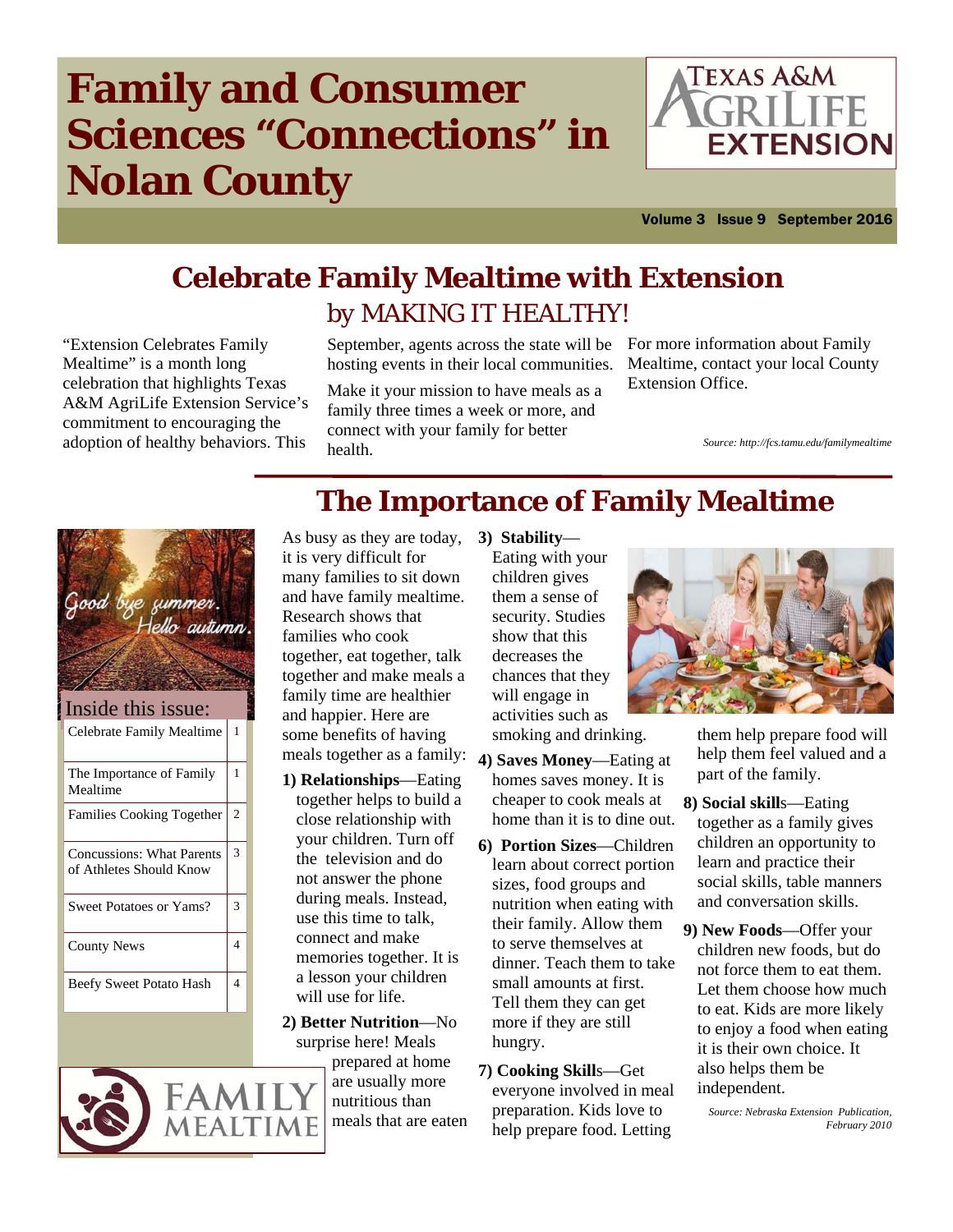## **Kids In The Kitchen**

**Cooking builds self-esteem.** Helping in the kitchen builds confidence and early skills of independence. Most kids feel proud and important when they help prepare food. Sharing in family tasks helps them feel that they belong in the family. Children are natural kitchen helpers. They like to share simple tasks of food shopping and

picking foods for meals. They enjoy preparing and serving food to the family.

#### **Cooking teaches.** Kitchen tasks give your child a chance to measure, count,

*Even if meals take longer to prepare, it is worth letting your child help. Kitchen time is learning time that you share together.*

and see food change. That is early math and science learning. Your child can learn new words and symbols by cooking with you. Talk about the food and what you are doing. Read words on food containers together. Small muscle skills develop, too, when your child uses his or her hands to help with kitchen tasks. Cleanup teaches responsibility. It is part of many creative, messy things we do. Also, children like to eat the food they make. This is a good way to get them to try new healthy foods.

**Cooking together is fun family time.** Kitchen time offers a special parenting chance. Cooking together creates closer bonds and lifelong memories. It is also a chance to talk and hear what your child has to share.

## **How to cook with young children**

- 1. Decide on the area of the kitchen where you will be cooking.
- 2. Gather stools or chairs that will allow your child to stand or sit comfortably while working.
- 3. Wash hands.
- 4. Get out the recipe you will be using.
- 5. Read the recipe with your child. Explain that you will be following the steps in the recipe to prepare the food.
- 6. Set out:
	- the equipment that you will need (e.g. mixer, bowls, pans, measuring cups, knives, & spoons).
	- the ingredients that you will be using.
- 7. Have your child participate in cooking activities (such as washing fruits and vegetables, adding ingredients, mixing ingredients, and kneading dough).
- 8. Clean up with your child.
- 9. Eat what you have prepared!

#### **2-year-olds can:**

- Wipe tabletops.
- Wash fruits and vegetables.
- Tear lettuce or greens.
- Break cauliflower or broccoli into pieces.
- Carry ingredients from one place to another.

#### **3-year-olds can:**

- Knead and shape dough.
- Mix or pour ingredients.
- Shake liquids in a covered container to mix them.
- Apply soft spreads.
- Put things in the trash.

#### **4-year-olds can:**

- Peel oranges or hard-boiled eggs.
- Mash bananas or cooked beans with a fork.
- Cut parsley and green onions with kidsafe scissors.
- Set the table.

#### **5 to 6-year-olds can:**

- Measure ingredients.
- Use an egg beater.

*Sources: USDA SNAP-Ed Connection, Nibbles for Health 31 Nutrition Newsletters for Parents of Young Children, USDA, Food and Nutrition Service, We Can! Ways to Enhance Children's Activity & Nutrition – National Heart, Lung, and Blood Institute* 



#### **Kitchen Safety Rules For Kids and Families**

- ❑ Fasten hair back if it is long.
- ❑ Wear clean clothes, maybe with short sleeves.
- ❑ Start with hand and table washing.
- ❑ Taste with a clean spoon. A licked spoon goes in the sink, not back in the bowl!
- ❑ Resist nibbling cookie dough or cake batter that has raw eggs in it.
- ❑ Stay away from hot surfaces and utensils, and sharp objects. An adult needs to help.
- ❑ Work at a child-height surface.
- ❑ Walk slowly. Carry food and utensils with care.
- ❑ Wipe up spills.

#### **Together, follow four food safety rules:**

- 1) Be clean.
- 2) Keep raw and cooked food separate.

3) Cook food to proper temperature.

4) Refrigerate perishable food right away.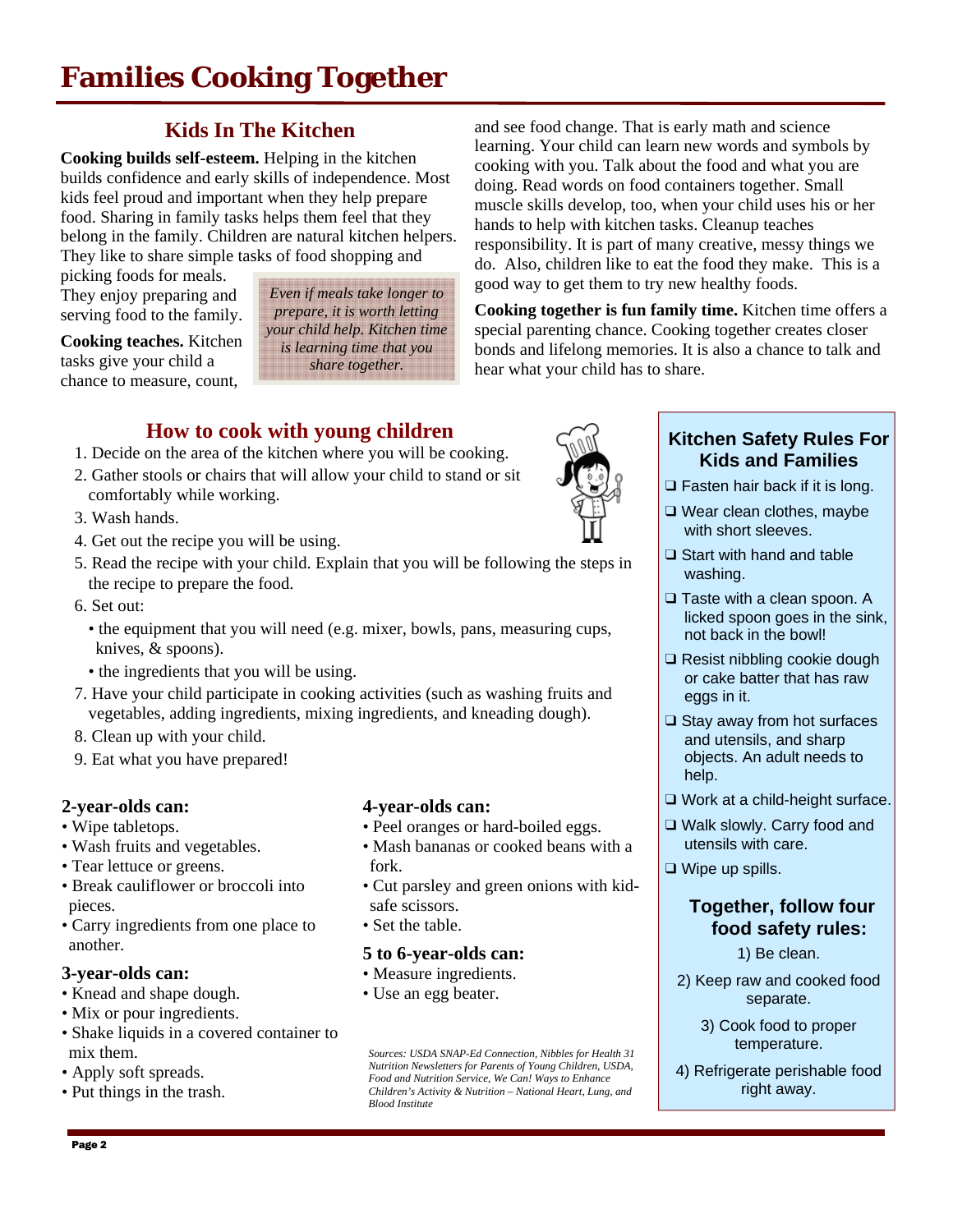# **Concussions: What Parents of Athletes Should Know**

#### **WHAT IS A CONCUSSION?**

A concussion is a type of traumatic brain injury. Concussions are caused by a bump or blow to the head. Even a "ding," "getting your bell rung," or what seems to be a mild bump or blow to the head can be serious. You can't see a concussion. Signs and symptoms of concussion can show up right after the injury or may not appear or be noticed until days or weeks after the injury. If your child reports any symptoms of concussion, or if you notice the symptoms yourself, seek medical attention right away.

#### **WHAT ARE THE SIGNS AND SYMPTOMS?**

If your child has experienced a bump or blow to the head during a game or practice, look for any of the following signs of a concussion:

#### **SYMPTOMS REPORTED BY ATHLETE:**

- Headache or "pressure" in head.
- Nausea or vomiting.
- Balance problems or dizziness.
- Double or blurry vision.
- Sensitivity to light.
- Sensitivity to noise.
- Feeling sluggish, hazy, foggy, or groggy.
- Concentration or memory problems.
- Confusion.
- Just not "feeling right" or is "feeling down".

#### **SIGNS OBSERVED BY PARENTS/ GUARDIANS:**

- Appears dazed or stunned.
- Is confused about assignment or position.
- Forgets an instruction.
- Is unsure of game, score, or opponent.
- Moves clumsily.
- Answers questions slowly.
- Loses consciousness (even briefly).
- Shows mood, behavior, or personality changes.

#### **WHAT SHOULD YOU DO IF YOU THINK YOUR CHILD HAS A CONCUSSION?**

- **1. Seek Medical Attention Right Away.** A health care professional will be able to decide how serious the concussion is and when it is safe for your child to return to regular activities, including sports.
- **2. Keep Your Child Out Of Play.** Concussions take time to heal. Don't let your child return to play the day of the injury and until a health care professional says it's OK. Children who return to play too soon - while the brain is still healing - risk a greater chance of having a second concussion. Repeat or later concussions can be very serious. They can cause permanent brain damage, affecting your child for a lifetime.

#### **3. Tell The Coach About Any Previous Concussion.**

Coaches should know if your child had a previous concussion. Your child's coach may not know about a concussion your child received in another sport or activity unless you tell the coach.

#### **HOW CAN YOU HELP YOUR CHILD PREVENT A CONCUSSION ?**

- Ensure that they follow their coach's rules for safety and the rules of the sport.
- Encourage them to practice good sportsmanship at all times.
- Make sure they wear the right protective equipment for their activity. Protective equipment should fit properly and be well maintained.
- Wearing a helmet is a must to reduce the risk of a serious brain injury or skull fracture.
- However, helmets are not designed to prevent concussions. There is no "concussion-proof" helmet. So, even with a helmet, it is important for kids and teens to avoid hits to the head.

*Source: www.cdc.gov/HEADSUP* 

## **Sweet Potatoes or Yams?**

We usually think of eating sweet potatoes or yams for Thanksgiving or Christmas dinners. But this wonderful vegetable can be eaten all year round and has some wonderful health benefits.

 In the United States, sweet potatoes are commonly called yams. True yams are usually grown in Africa and Asia—they have a pinkish white center and can grow up to 6 feet long and 100 pounds! Also, China is now the world's largest grower of sweet potatoes.

The sweet potato has only a very distant relationship with the potato, but because both vegetables grow in the ground, they have been often confused. There are two varieties of sweet potatoes:

- 1) pale yellow—with a dry, yellow flesh.
- 2) Dark orange—with a moist flesh. The dark orange is plumper in shape and somewhat sweeter than the pale yellow variety.

Sweet potatoes can be eaten raw, but are usually cooked (baked, boiled, microwaved, mashed or fried). They are fat free, high in Vitamins C and A, a good source of calcium

> and potassium and an excellent source of fiber.